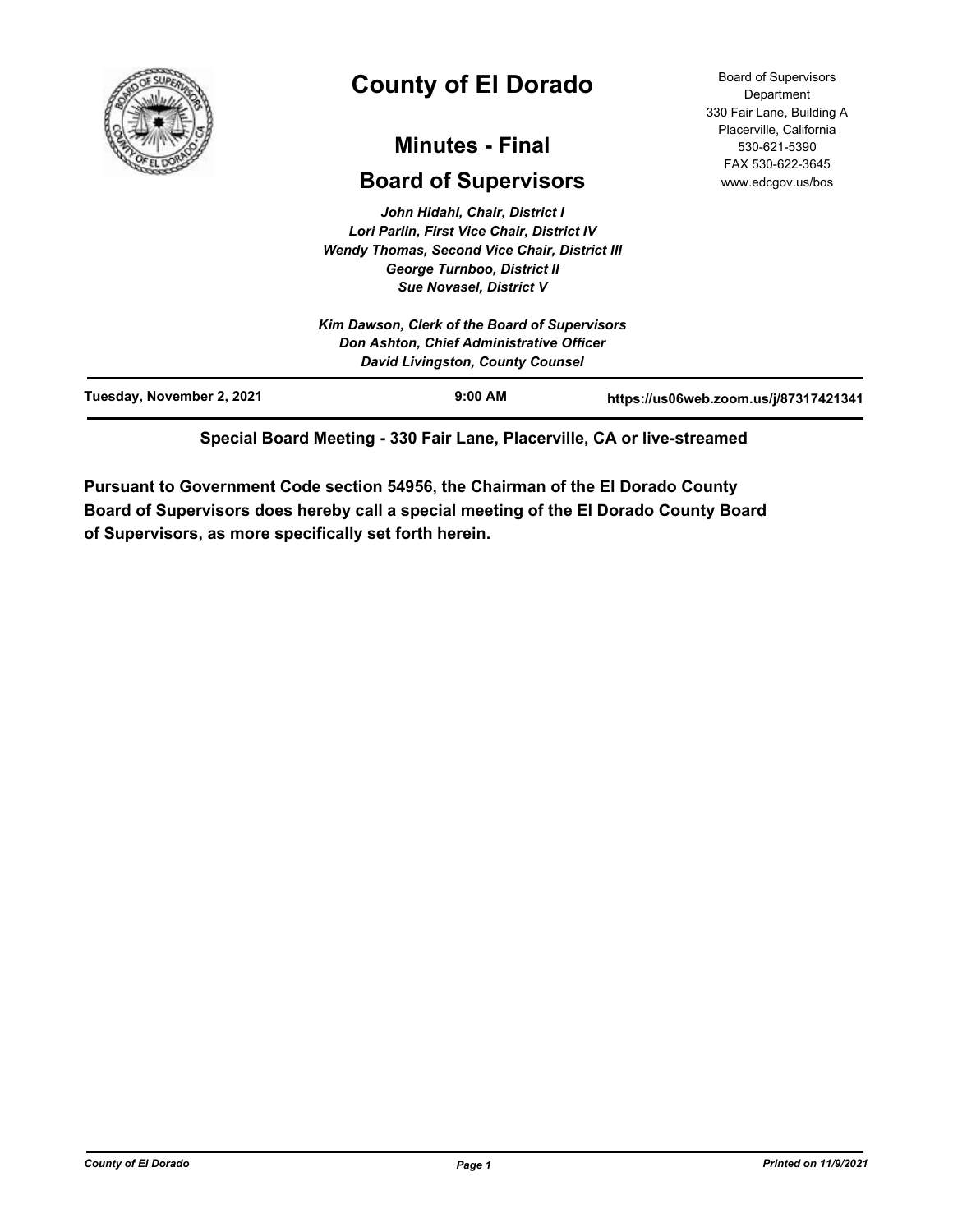**PUBLIC PARTICIPATION INSTRUCTIONS: In accordance with new guidance from the California Department of Public Health, the meeting will be open to the public. The meeting will continue to be live-streamed via Zoom and YouTube.**

**Members of the public may address the Board in-person or via Zoom to make a public comment. Seating is limited and available on a first-come, first-served basis. The public should call into 530-621-7603 or 530-621-7610. The Meeting ID is 873 1742 1341. Please note you will not be able to join the live-stream until the posted meeting start time.**

**To observe the live stream of the Board of Supervisors meeting go to https://us06web.zoom.us/j/87317421341.**

**To observe the Board of Supervisors meetings via YouTube, click https://www.youtube.com/channel/UCUMjDk3NUltZJrpw2CL7Zkg.**

**If you are joining the meeting via zoom and wish to make a comment on an item, press the "raise a hand" button. If you are joining the meeting by phone, press \*9 to indicate a desire to make a comment. Speakers will be limited to 3 minutes.**

**By participating in this meeting, you acknowledge that you are being recorded. If you choose not to observe the Board of Supervisors meeting but wish to make a comment on a specific agenda item, please submit your comment via email by 4:00 p.m. on the Monday prior to the Board meeting. Please submit your comment to the Clerk of the Board at edc.cob@edcgov.us. Your comment will be placed into the record and forwarded to the Board of Supervisors.**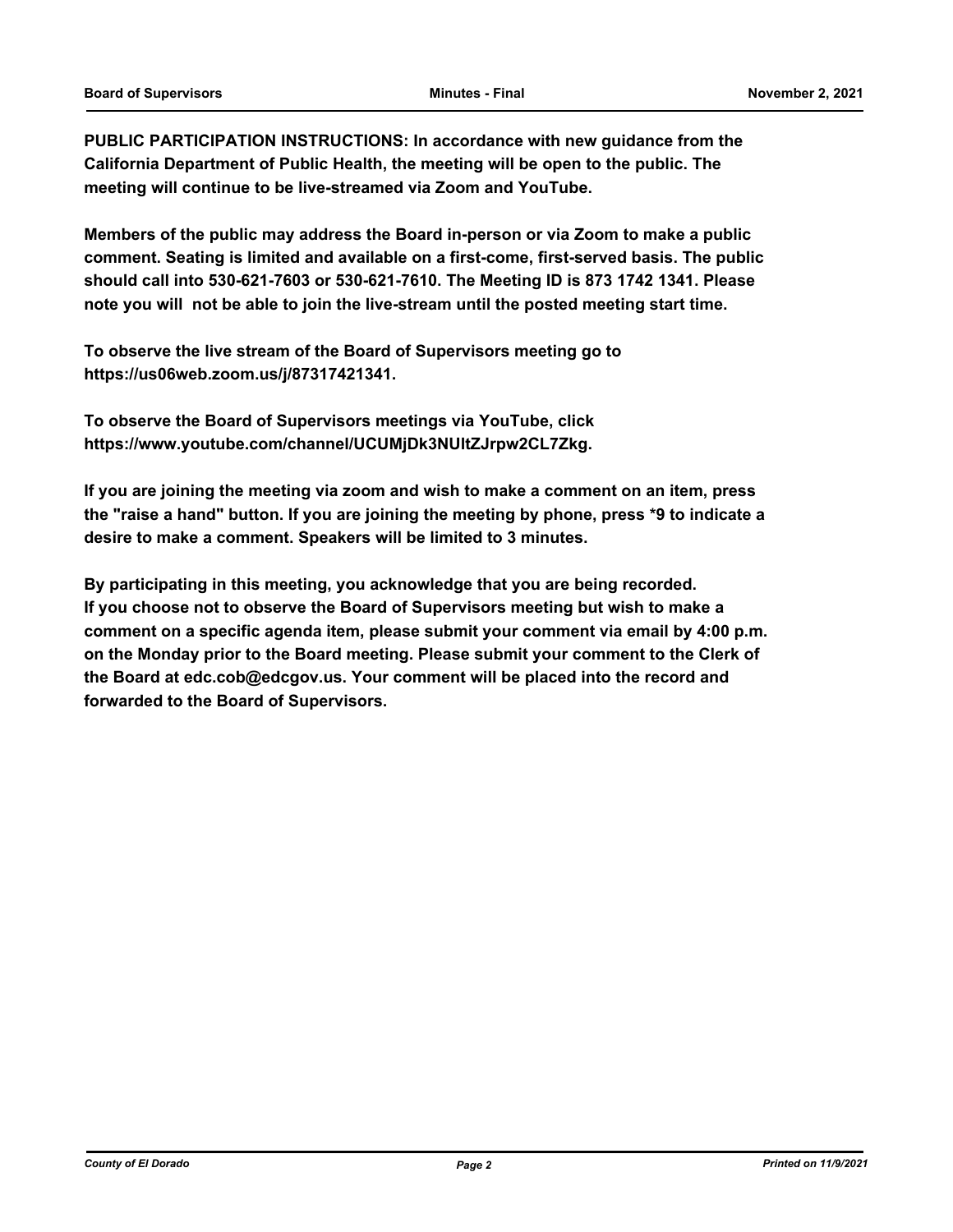#### **Vision Statement**

## **Safe, healthy and vibrant communities, respecting our natural resources and historical heritage**

#### **This institution is an equal opportunity provider and employer.**

Live Web Streaming and archiving of most Board of Supervisors meeting videos, all meeting agendas, supplemental materials and meeting minutes are available on the internet at: http://eldorado.legistar.com/Calendar.aspx

The County of El Dorado is committed to ensuring that persons with disabilities are provided the resources to participate in its public meetings. Please contact the office of the Clerk of the Board if you require accommodation at 530-621-5390 or via email, edc.cob@edcgov.us, preferably no less than 24 hours in advance of the meeting.

The Board of Supervisors is concerned that written information submitted to the Board the day of the Board meeting may not receive the attention it deserves. The Board Clerk cannot guarantee that any FAX, email, or mail received the day of the meeting will be delivered to the Board prior to action on the subject matter.

For Purposes of the Brown Act § 54954.2 (a), the numbered items on this Agenda give a brief description of each item of business to be transacted or discussed. Recommendations of the staff, as shown, do not prevent the Board from taking other action.

Materials related to an item on this Agenda submitted to the Board of Supervisors after distribution of the agenda packet are available for inspection during normal business hours in the public viewing packet located in Building A, 330 Fair Lane, Placerville or in the Board Clerk's Office located at the same address. Such documents are also available on the Board of Supervisors' Meeting Agenda webpage subject to staff's ability to post the documents before the meeting.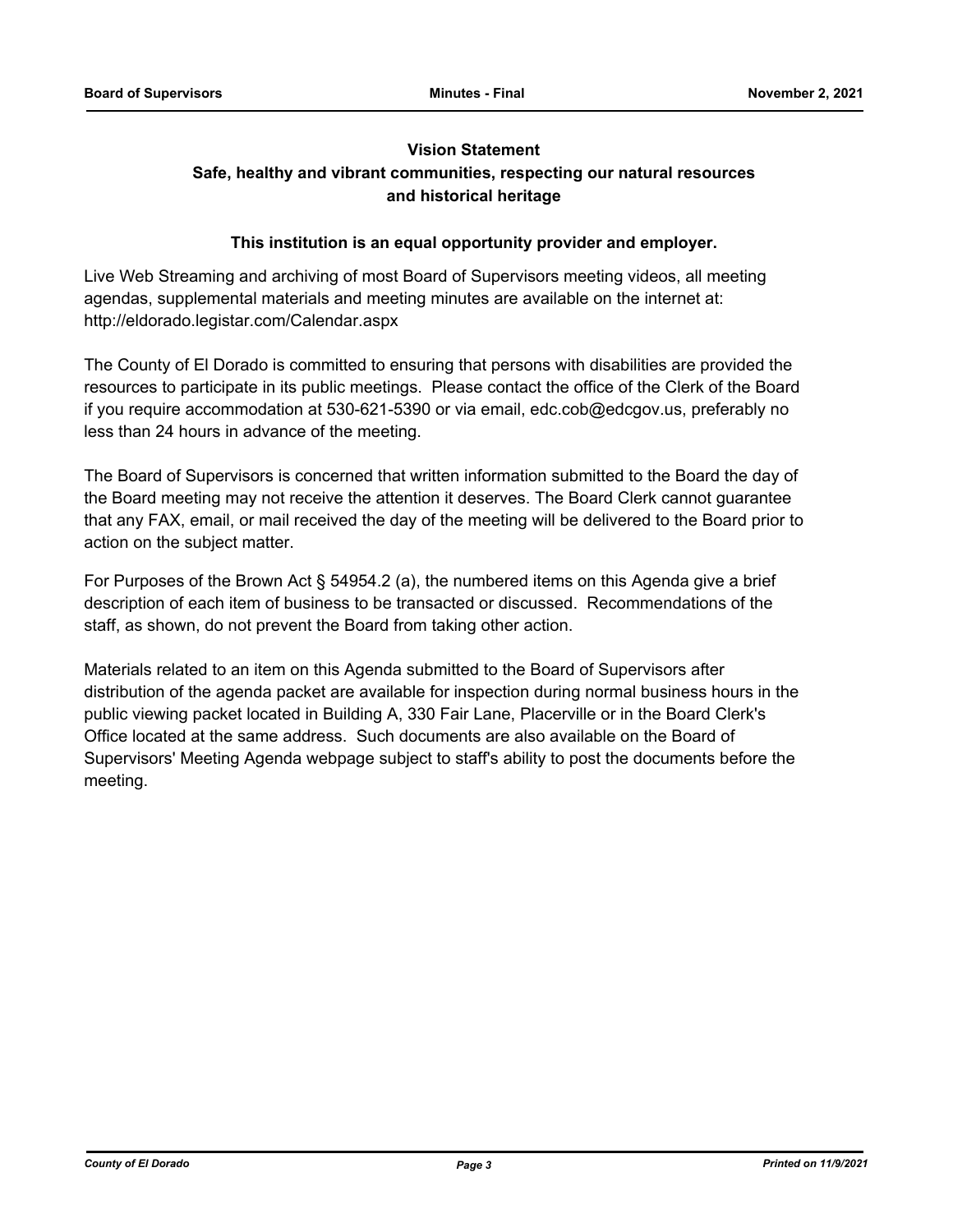## **PROTOCOLS FOR PUBLIC COMMENT**

Public comment will be received at designated periods as called by the Board Chair.

Except with the consent of the Board, individuals shall be allowed to speak to an item only once.

On December 5, 2017, the Board adopted the following protocol relative to public comment periods. The Board adopted minor revisions to the protocol on August 24, 2021, incorporated herein:

The Board wants all members of the public to feel welcome to speak, especially regarding controversial items. Time for public input will be provided at every Board of Supervisors meeting. Individuals will have three minutes to address the Board. If the three minutes are exceeded the speaker's microphone will be muted. Applause or other outbursts are not allowed in the Board Chambers.

During noticed public hearings only, individuals authorized by organizations to speak to organizational positions may request additional time, up to five minutes.

Public comment on certain agenda items designated and approved by the Board may be treated differently within specific time limits per speaker or a limit on the total amount of time designated for public comment. It is the intent of the Board that quasi-jurisdictional matters have additional flexibility depending on the nature of the issue.The Board Chair may limit public comment during Open Forum.

Individual Board members may ask clarifying questions but will not engage in substantive dialogue with persons providing input to the Board.

If a person providing input to the Board creates a disruption by refusing to follow Board guidelines, the Board Chair may take the following actions:

Step 1. Request the person adhere to Board guidelines. If the person refuses, the Board Chair may turn off the speaker's microphone.

Step 2. If the disruption continues, the Board Chair may order a recess of the Board meeting. Step 3. If the disruption continues, the Board Chair may order the removal of the person from the Board meeting.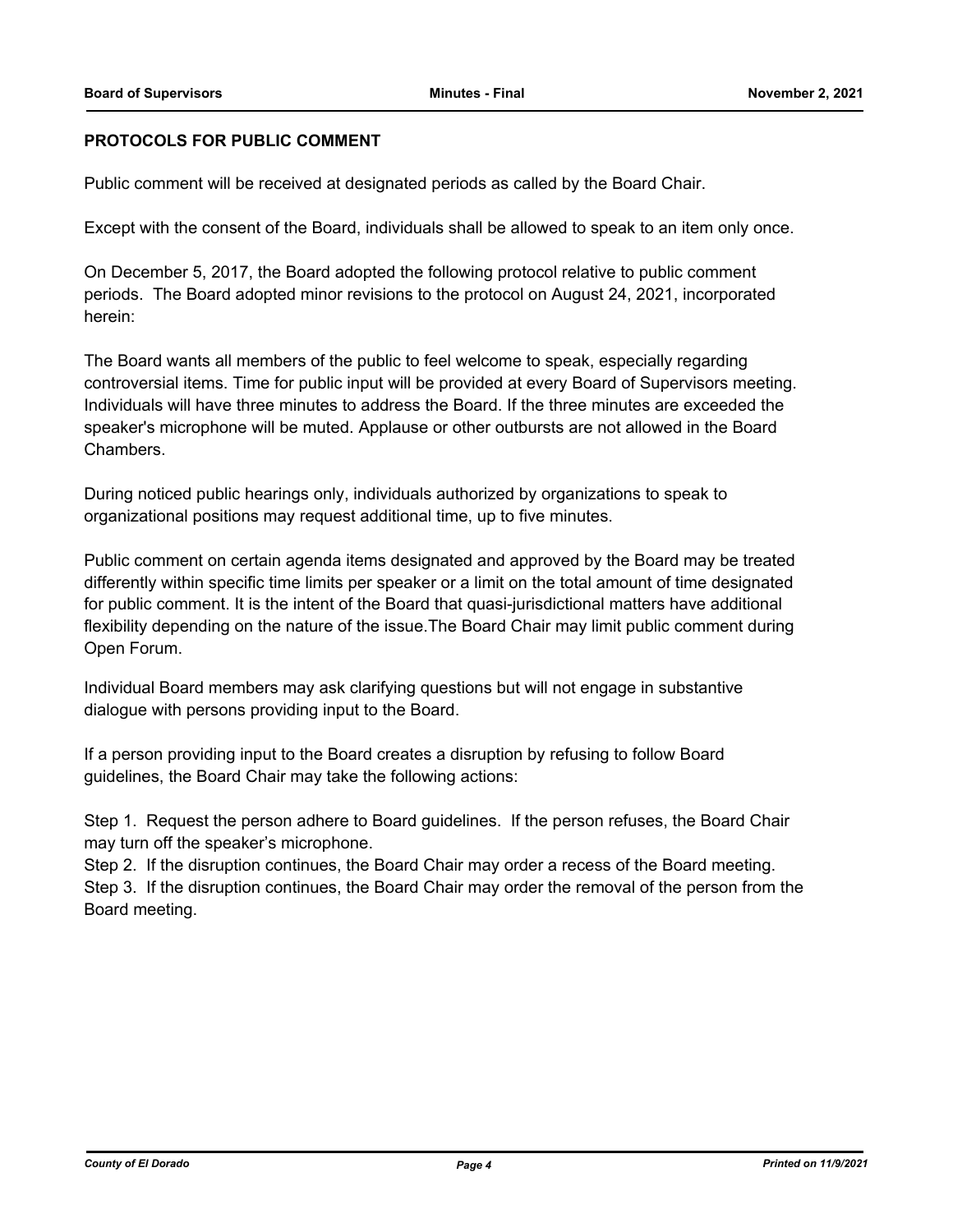#### **9:00 A.M. - CALL TO ORDER**

- **Present:** 4 Supervisor Hidahl, Supervisor Parlin, Supervisor Thomas and Supervisor Turnboo
- **Absent:** 1 Supervisor Novasel

#### **9:05 A.M. - Supervisor Novasel joined the meeting**

Present: 5 - Supervisor Novasel, Supervisor Hidahl, Supervisor Parlin, Supervisor Thomas and Supervisor Turnboo

#### **PLEDGE OF ALLEGIANCE TO THE FLAG**

**Supervisor Hidahl led the Pledge of Allegiance to the Flag.**

#### **ADOPTION OF THE AGENDA AND APPROVAL OF CONSENT CALENDAR**

*Public Comment: K. Greenwood*

**A motion was made by Supervisor Thomas, seconded by Supervisor Parlin to Adopt the Agenda and Approve the Consent Calendar with no changes.**

**Yes:** 5 - Novasel, Hidahl, Parlin, Thomas and Turnboo

The Board may make any necessary additions, deletions or corrections to the agenda including moving items to or from the Consent Calendar and adopt the agenda and the Consent Calendar with one single vote. A Board member may request an item be removed from the Consent Calendar for discussion and separate Board action. At the appropriate time as called by the Board Chair, members of the public may make a comment on matters on the Consent Calendar prior to Board action.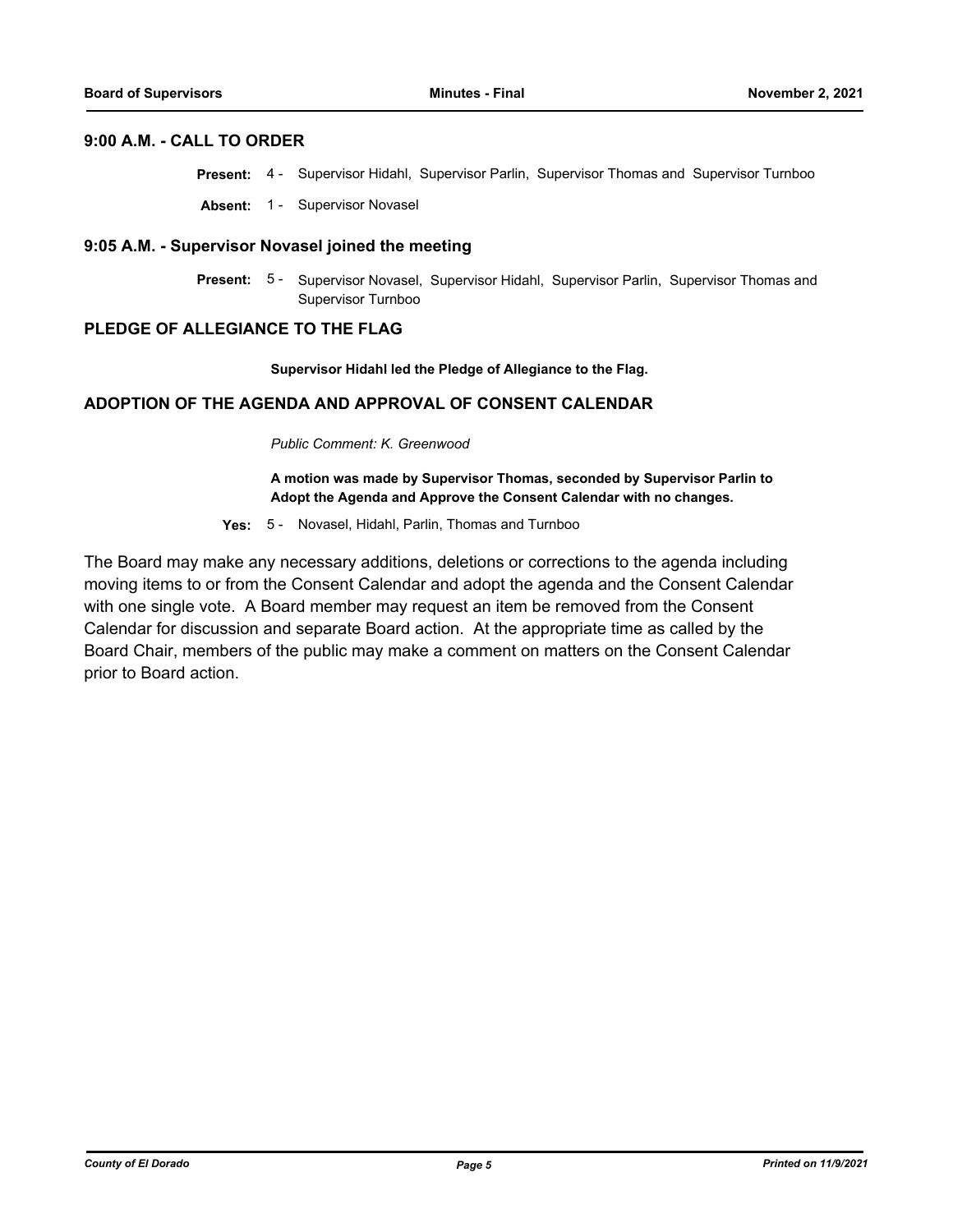## **CONSENT CALENDAR**

## **GENERAL GOVERNMENT - CONSENT ITEMS**

**1.** [21-1704](http://eldorado.legistar.com/gateway.aspx?m=l&id=/matter.aspx?key=30599) Chief Administrative Office recommending the Board authorize the Chief Administrative Officer to sign a Nondisclosure Agreement on behalf of El Dorado County with Dermody Properties to allow for discussions between Dermody and County staff regarding potential commercial real estate development in the County.

## **FUNDING:** N/A

**This matter was Approved on the Consent Calednar.**

## **END CONSENT CALENDAR**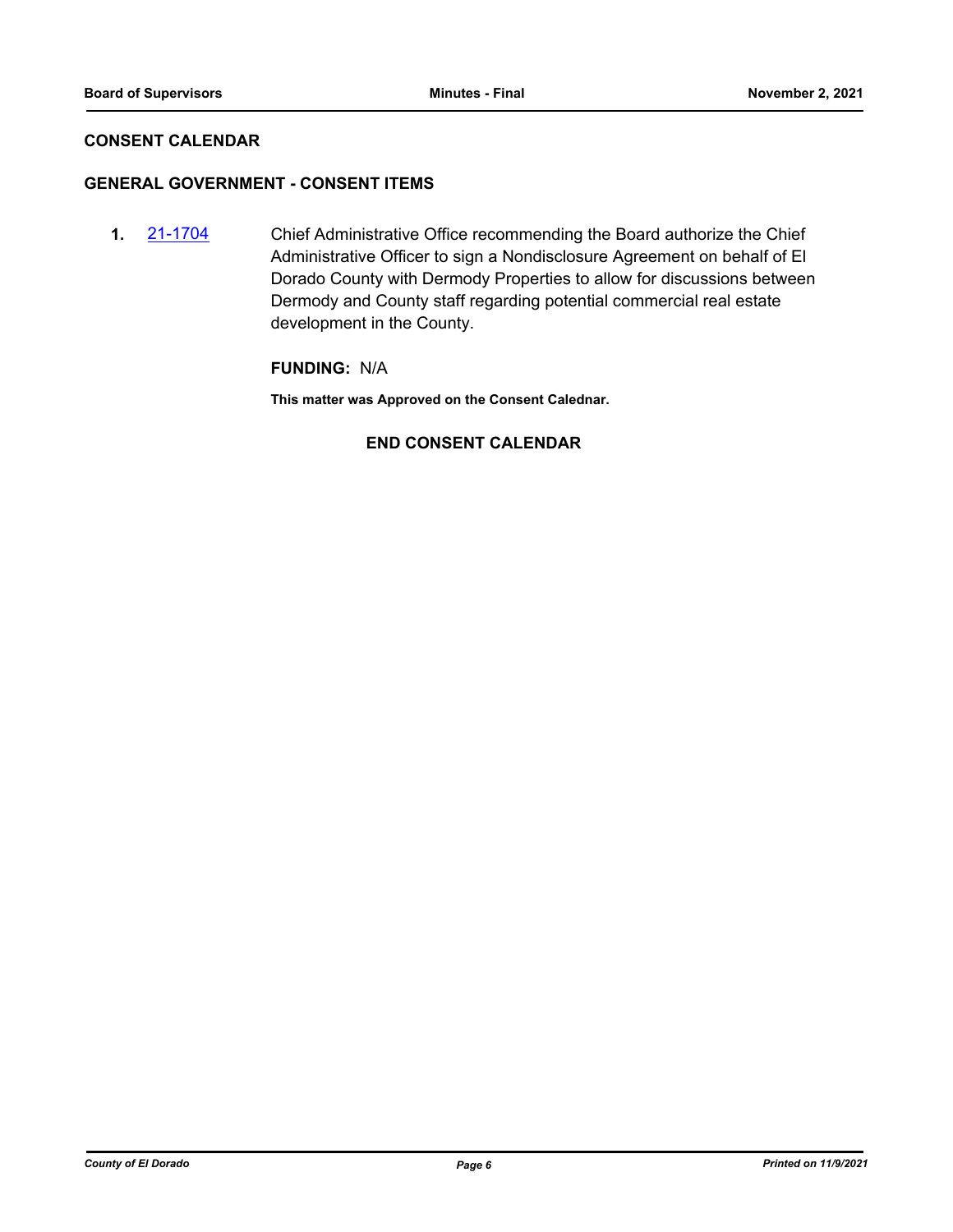#### **9:00 A.M. - TIME ALLOCATION (Items will not be heard prior to the time stated)**

**2.** [21-1719](http://eldorado.legistar.com/gateway.aspx?m=l&id=/matter.aspx?key=30614) Chief Administrative Office recommending the Board receive and file an update on the recovery efforts from the Recovery Operations Center, Environmental Management, Planning and Building, Health and Human Services Agency, Assessor, Resource Conservation District, Grizzly Flats Community Service District, and the El Dorado Water Agency and provide further direction to staff if necessary.

## **FUNDING:** N/A

*Public Comment: K. Greenwood*

**The Board received and filed an update on the recovery efforts from the Recovery Operations Center, Environmental Management, Planning and Building, Health and Human Services Agency, Assessor, Resource Conservation District, Grizzly Flats Community Service District, and the El Dorado Water Agency.**

**3.** [21-1722](http://eldorado.legistar.com/gateway.aspx?m=l&id=/matter.aspx?key=30617) Chief Administrative Officer requesting the Board:

1) Authorize the Chief Administrative Office, County Counsel, Library, Health and Human Services, Environmental Management, and Planning and Building to use funding from the Caldor Fire Relief Designation to hire extra help positions for the Caldor Fire recovery and Right of Entry process;

2) Adopt and authorize the Chair to sign Resolution **138-2021** to approve: a) The addition of 1.0 full time equivalent (FTE) Management Analyst - Limited Term in the Chief Administrative Office;

b) The addition of 1.0 FTE Mental Health Worker I/II - Limited Term and 1.0 FTE Social Worker I/II - Limited Term in the Health and Human Services Agency;

c) The addition of 1.0 FTE Associate Civil Engineer; 1.0 FTE Assistant/Associate Planner; and 1.0 FTE Development Technician I/II in Planning and Building; and

3) Approve a budget transfer reducing the Caldor Fire Relief Designation and increasing appropriations in Department 15, Chief Administrative Office, Child Support Services, County Counsel, Library, Health and Human Services Agency, Environmental Management, and Planning and Building departments.

**FUNDING:** Caldor Fire Relief Designation.

*Public Comment: A. Nevis, S. Taylor, K. Greenwood*

**A motion was made by Supervisor Novasel, seconded by Supervisor Parlin to Approve this matter and Adopt Resolution 138-2021.**

**Yes:** 5 - Novasel, Hidahl, Parlin, Thomas and Turnboo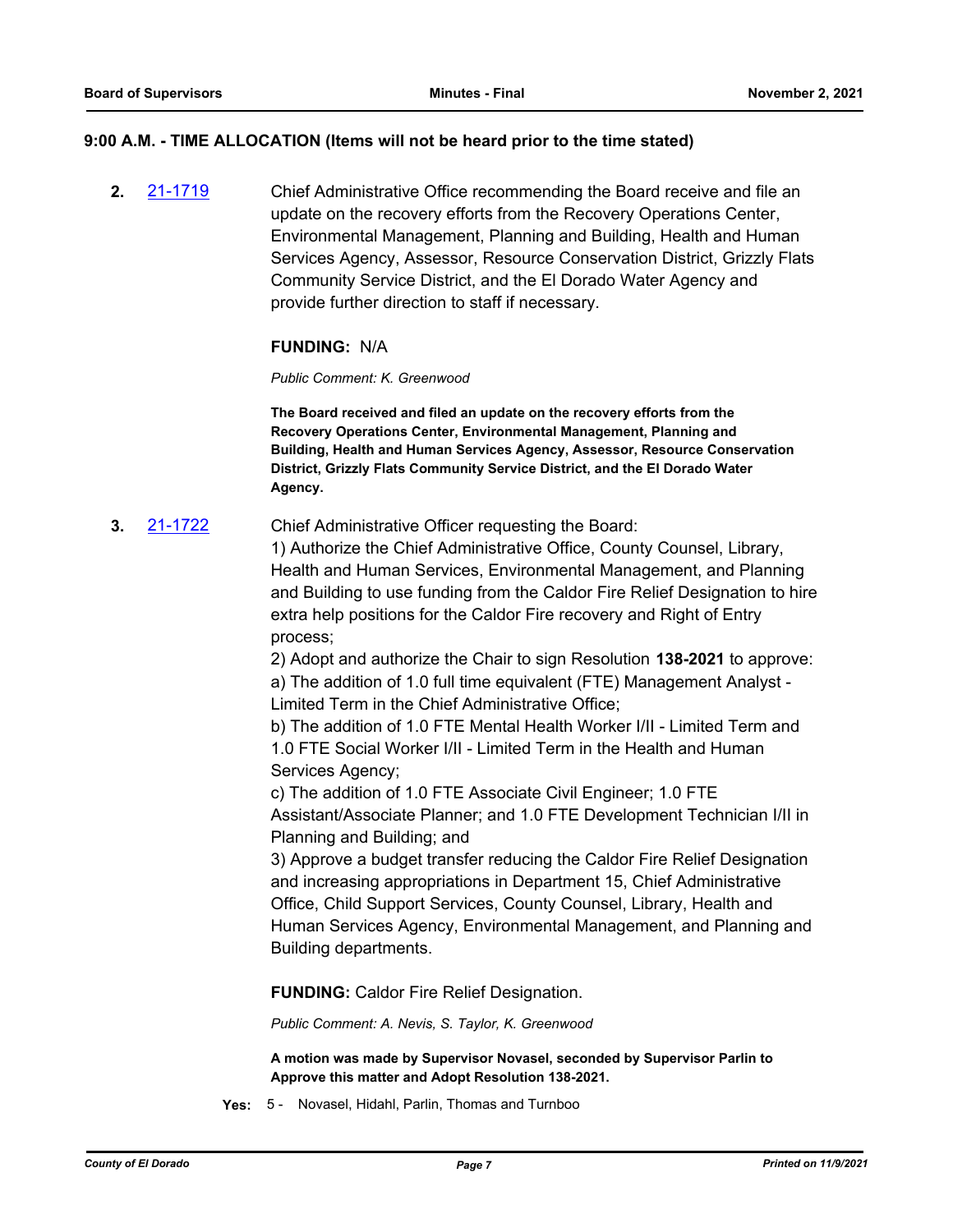## **11:00 A.M. - TIME ALLOCATION (Items will not be heard prior to the time stated)**

**4.** [21-1328](http://eldorado.legistar.com/gateway.aspx?m=l&id=/matter.aspx?key=30223) Probation Department and the Chief Administrative Office, Facilities Division, recommending the Board:

> 1) Receive an update on the Senate Bill 81 Local Youthful Offender Rehabilitative Financing Program - New Placerville Juvenile Hall Facility project and provide direction on how to proceed now that a tentative determination from the State Public Works Board has been received; 2) Award Request for Proposal 20-918-040 for construction bridging documents to TreanorHL, Inc. and authorize the Purchasing Agent to sign Agreement for Service No. 5990 for a not-to-exceed of \$569,800 and a term of 3 years, pursuant to final County Counsel and Risk Management Approval; and

> 3) Authorize the Chief Administrative Officer to sign the attached Certification Regarding the Continued Use of the Federal Violent Incarceration and Truth-in-Sentencing (VOI/TIS) Incentive Grant Program Grant Funds (May 2020). (Cont. 10/26/2021, Item 20)

**FUNDING:** Approximate SB81 60%, General Fund 40%.

*Public Comment: J. Harn, K. Payne, G. Willyard, K. Greenwood, S. Taylor, R. Michelson*

**A motion was made by Supervisor Hidahl, seconded by Supervisor Thomas to Approve this matter.**

**Yes:** 5 - Novasel, Hidahl, Parlin, Thomas and Turnboo

#### **1:00 P.M. - TIME ALLOCATION (Items will not be heard prior to the time stated)**

**5.** [21-1702](http://eldorado.legistar.com/gateway.aspx?m=l&id=/matter.aspx?key=30597) Chief Administrative Office, Parks Division, recommending the Board:

1) Receive an update on current Parks projects and future opportunities;

2) Receive and file the Sports Complex Fiscal Analysis; and

3) Provide direction, approve and authorize the Chair to sign resolutions for grant applications for the California Department of Parks and Recreation Prop 68 Grant Program, Regional Parks Program and Rural and Recreational Tourism Grant opportunities.

**FUNDING:** State Parks Funding, Quimby Act Fees, and General Fund.

*Public Comment: R. Pesses, K. Payne, J. McGiver, S. McCartney, L. Brent-Bumb, S. Taylor*

**A motion was made by Supervisor Thomas, seconded by Supervisor Turnboo to Approve this matter and direct staff to remove the Thomas project from both the Regional Parks Program and the Rural and Recreational Tourism grant lists. Staff was further directed to explore a Request for Qualifications for a concession for the Chili Bar project.**